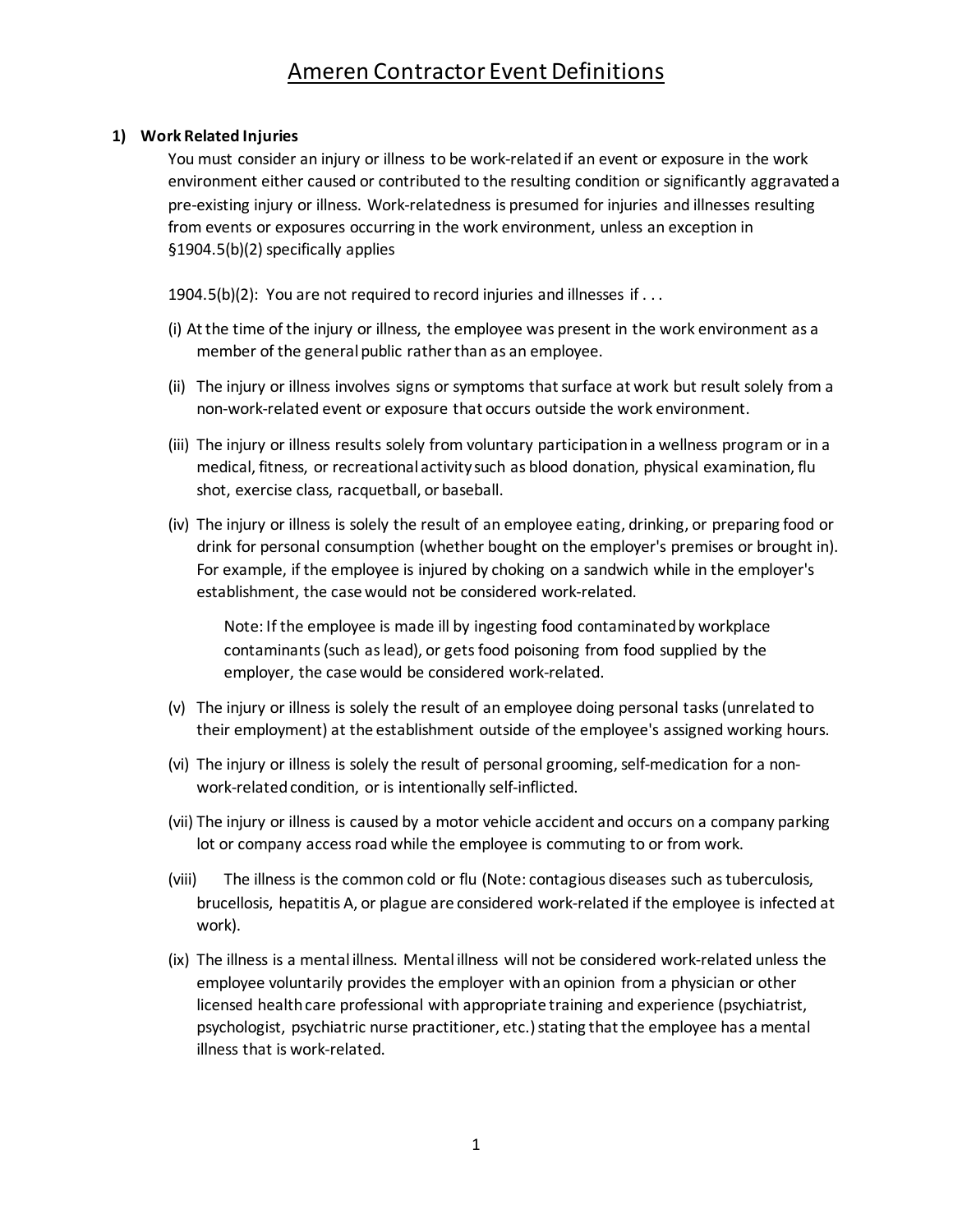### **2) First Aid Case**

Any work-related event that results in first aid treatment being provided to the employee

The following is a complete list of all cases classed by OSHA as First Aid:

- i) Using a non-prescription medication at nonprescription strength (for medications available in both prescription and non-prescription form, a recommendation by a physician or other licensed health care professional to use a non-prescription medication at prescription strength is considered medical treatment for recordkeeping purposes);
- ii) Administering tetanus immunizations (other immunizations, such as Hepatitis B vaccine or rabies vaccine, are considered medical treatment);
- iii) Cleaning, flushing or soaking wounds on the surface of the skin;
- iv) Using wound coverings such as bandages, Band-Aids™, gauze pads, etc.; or using butterfly bandages or Steri-Strips™ (other wound closing devices such as sutures, staples, surgical glues, etc., are considered medical treatment);
- v) Using hot or cold therapy;
- vi) Using any non-rigid means of support, such as elastic bandages, wraps, non-rigid back belts, etc. (devices with rigid stays or other systems designed to immobilize parts of the body are considered medical treatment for recordkeeping purposes);
- vii) Using temporary immobilization devices while transporting an accident victim (for example splints, slings, neck collars, back boards, etc.);
- viii) Drilling of a fingernail or toenail to relieve pressure, or draining fluid from a blister;
- ix) Using eye patches;
- x) Removing foreign bodies from the eye using only irrigation or a cotton swab;
- xi) Removing splinters or foreign material from areas other than the eye by irrigation, tweezers, cotton swabs or other simple means;
- xii) Using finger guards;
- xiii) Using massages (physical therapy or chiropractic treatment are considered medical treatment for recordkeeping purposes);
- xiv) Drinking fluids for relief of heat stress;
- xv) Visits to a physician or other licensed healthcare provider solely for observation or counseling;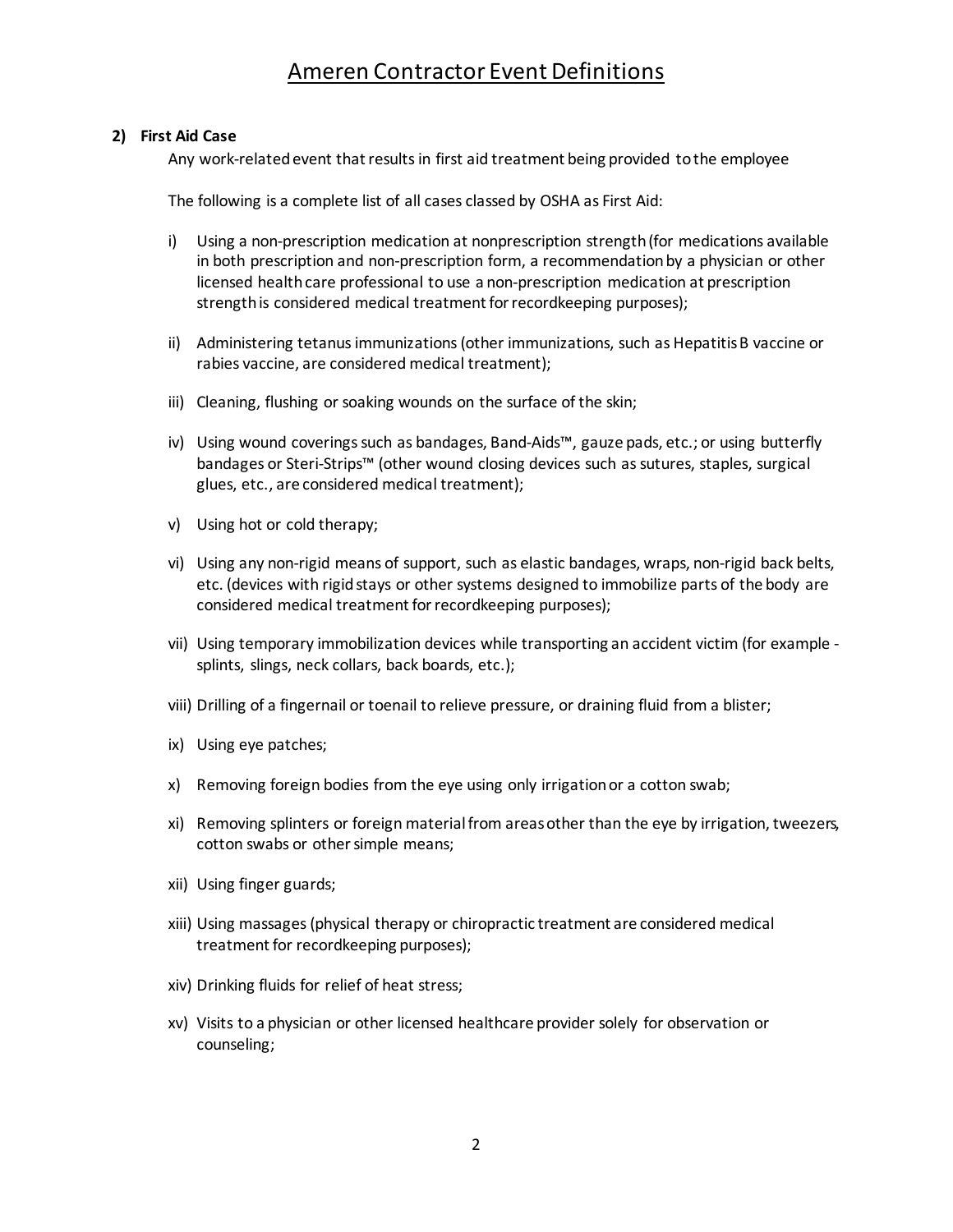xvi) Diagnostic testing such as X-rays, blood tests and prescription medications used solely for diagnostic purposes.

#### **3) Recordable**

If due to a work related event the injured employee receives treatment administered by a physician or licensed healthcare provider beyond the list fully outlined under first aid.

Medical treatment does not include cases in which only diagnostic procedures were performed, first aid treatment was rendered or the employee was only observed or counseled about an injury or illness.

All fatalities, injuries and illnesses must be recorded if they are work-related, are new cases and meet one or more of the following criteria:

- i) Death
- ii) Days away from work
- iii) Restricted work or transfer to another job
- iv) Medical treatment beyond first aid
- v) Loss of consciousness
- vi) One of the following significant work-related injuries or illnesses:
	- (1) Cancer
	- (2) Chronic, irreversible disease such as asbestosis
	- (3) A fractured or cracked bone
	- (4) Chipped tooth
	- (5) Punctured ear drum
	- (6) Needlestick or sharps injuries
	- (7) Hearing loss that meets the criteria in 29 CFR 1904.10

#### **4) Restricted Duty Case – as per OSHA definitions**

A work related OSHA recordable case in which the injured employee is restricted from performing one or more routine functions of their job on any day after the injury. Routine is defined as being performed at least once per week.

#### **5) Lost Workday Away Case– as per OSHA definitions**

A work related OSHA recordable case in which the injured employee misses at least one day of work any day after the injury, because of the injury. Days include weekends and holidays.

*Note: there are many letters of interpretation (LOI) about what either is or is not a lost workday away case. If the case is questionable please include the LOI with the CER submitted.*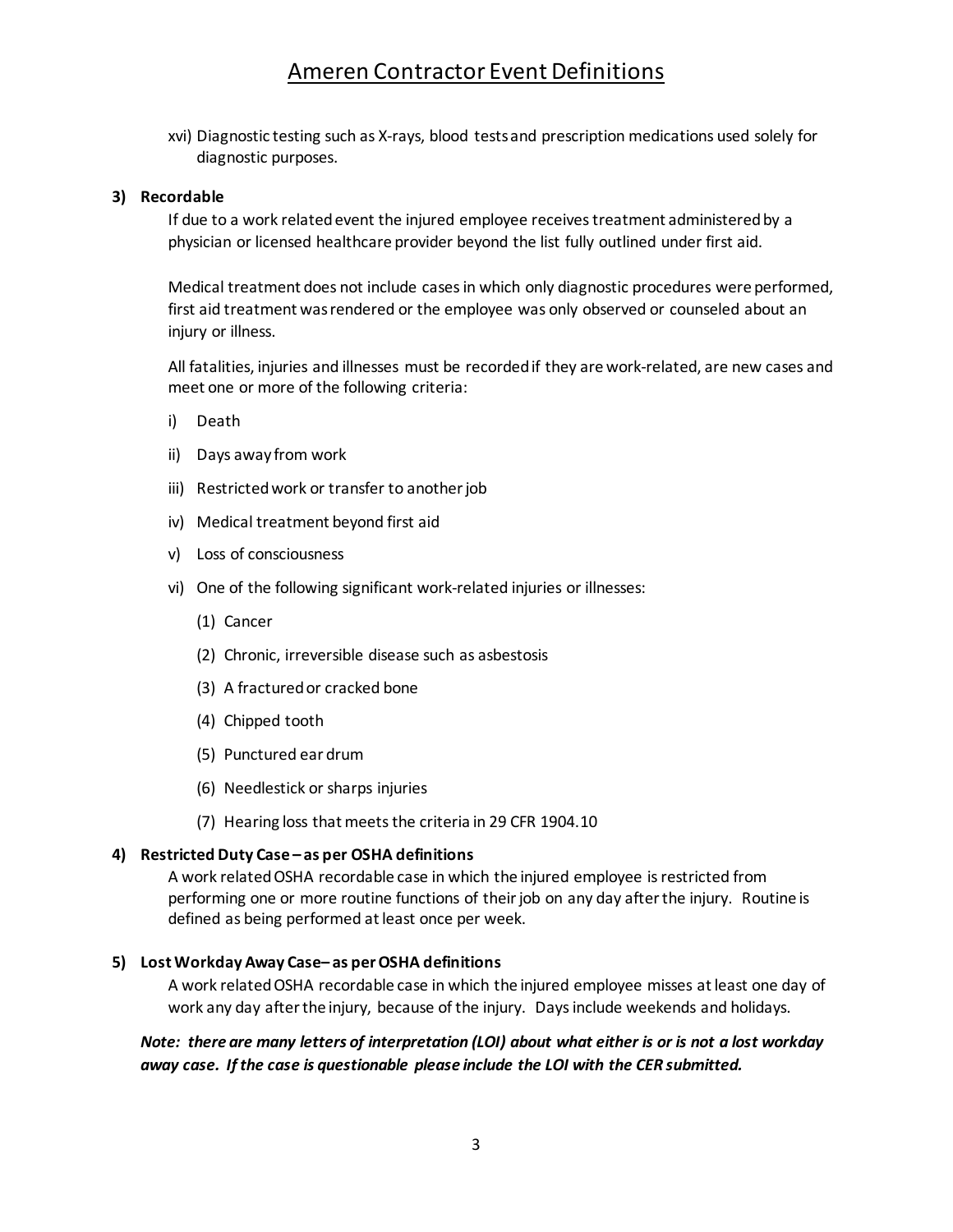## **6) Property Damage**

Unintentional damage to physical property, excluding natural terrain (i.e. dirt, grass, plants, flowers, etc.) as a result of negligence, oversight or human error, unless otherwise defined herein.

## **7) Motor Vehicle Incident (MVI)**

Any event involving a Company Vehicle (any motor vehicle, rental vehicle or personal vehicle utilized for the benefit of the company or for company business. Aircraft, watercraft and railway equipment are not included), whether the vehicle is moving or stationary, or otherwise engaged in company business.

## **8) Equipment Incident (EI)**

Any event involving a non-licensed motor vehicle or piece of operating equipment whether it is moving or stationary, or otherwise engaged in official company business. Also included is any event involving a licensed vehicle that is not being driven but rather being utilized as equipment.

## **9) Electric Outage (Primary and Greater)**

Any unplanned outage to distribution or transmission systems 4kV and up. This includes immediate loss of power or the power needing to be de-energizedto "repair" or "fix" issue caused during the event.

## **10) Electric Outage (Secondary and Less)**

Any unplanned outage to distribution systems less than 4kV. This includes immediate loss of power or the power needing to be de-energized to "repair" or "fix" issue caused during the event.

#### **11) Utility Damage**

Any damage to either a public or private utility listed below requiring repair.

- i) Cable
- ii) Electric
- iii) Fiber Optic
- iv) Gas
- v) Sewer
- vi) Steam
- vii) Telephone
- viii) Water

## **12) Electrical Contact (Personnel)**

Unprotected direct or indirect contact with an energized conductor.